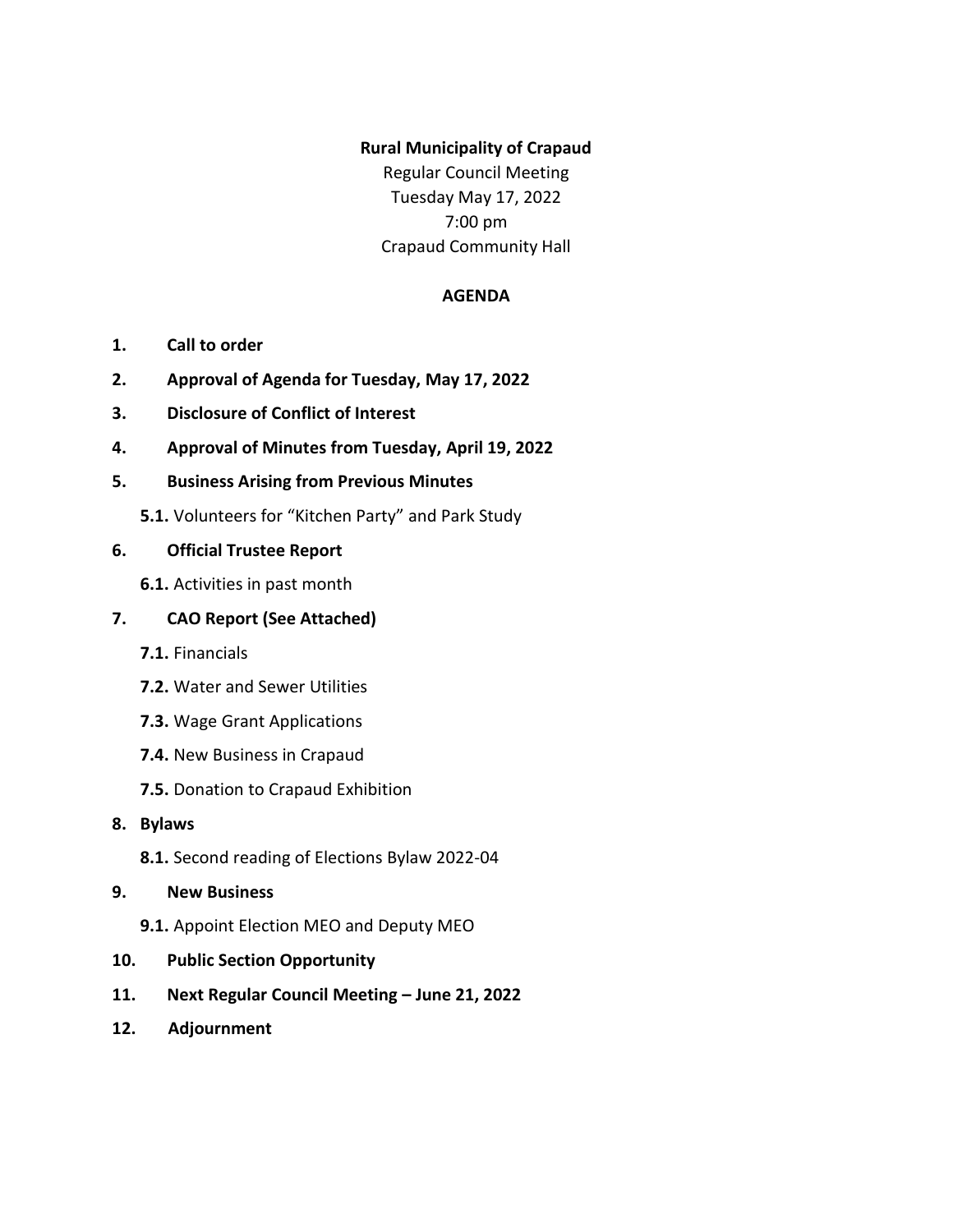#### **Rural Municipality of Crapaud**

Regular Council Meeting Tuesday, May 17, 2022 7:00pm

Crapaud Community Hall

#### **MINUTES**

Present: Trustee: Roy Main Also: Staff: Staff: Nicole DesRoches, CAO

- 1. **Introduction –** Official Trustee Main welcomed members of the public to the meeting.
- 2. **Call to order –** Official Trustee Main called the meeting to order at 7:01pm.
- 3. **Approval of Agenda for Tuesday, May 17, 2022** The Official Trustee approved the agenda for May 17, 2022, as read.
- 4. **Disclosure of Conflict of Interest – None Declared**

## 5. **Approval of Minutes Tuesday, April 19, 2022**

The Official Trustee approved the minutes as printed.

#### 6. **Business Arising from previous minutes –**

6.1. Official Trustee Main stated no Crapaud residents volunteered for the "Kitchen Party" or the Park Study.

## 7. **Official Trustee Report**

## 7.1. **Activities from previous month –**

- 7.1.1. Official Trustee Main and CAO have been in contact with the Department of Transportation and Infrastructure and awaiting a meeting to discuss solar operated traffic control.
- 7.1.2. Official Trustee and CAO met with Minister Jamie Fox regarding affairs within the community, the Crapaud Fire Department, and the Crapaud Exhibition
- 7.1.3. A new Municipal Office sign has been installed above the Office door.
- 7.1.4. Official Trustee Main had maps developed outlining the Crapaud municipal boundaries. Municipal Maps are posted at the Municipal Office, the Fire Department, and the Crapaud Community Hall.
- 7.1.5. The Crapaud Library door ramp has been adjusted and is level with the doorway.

## 8. **CAO Report (Attached)**

8.1. The CAO presented her report. Total Revenue for **April 2022** was \$22,637.62 and total Expenditures were \$34,038.13.

The fourth quarter payment of \$9,488 for the Municipal Capital Expenditures Grant was

received.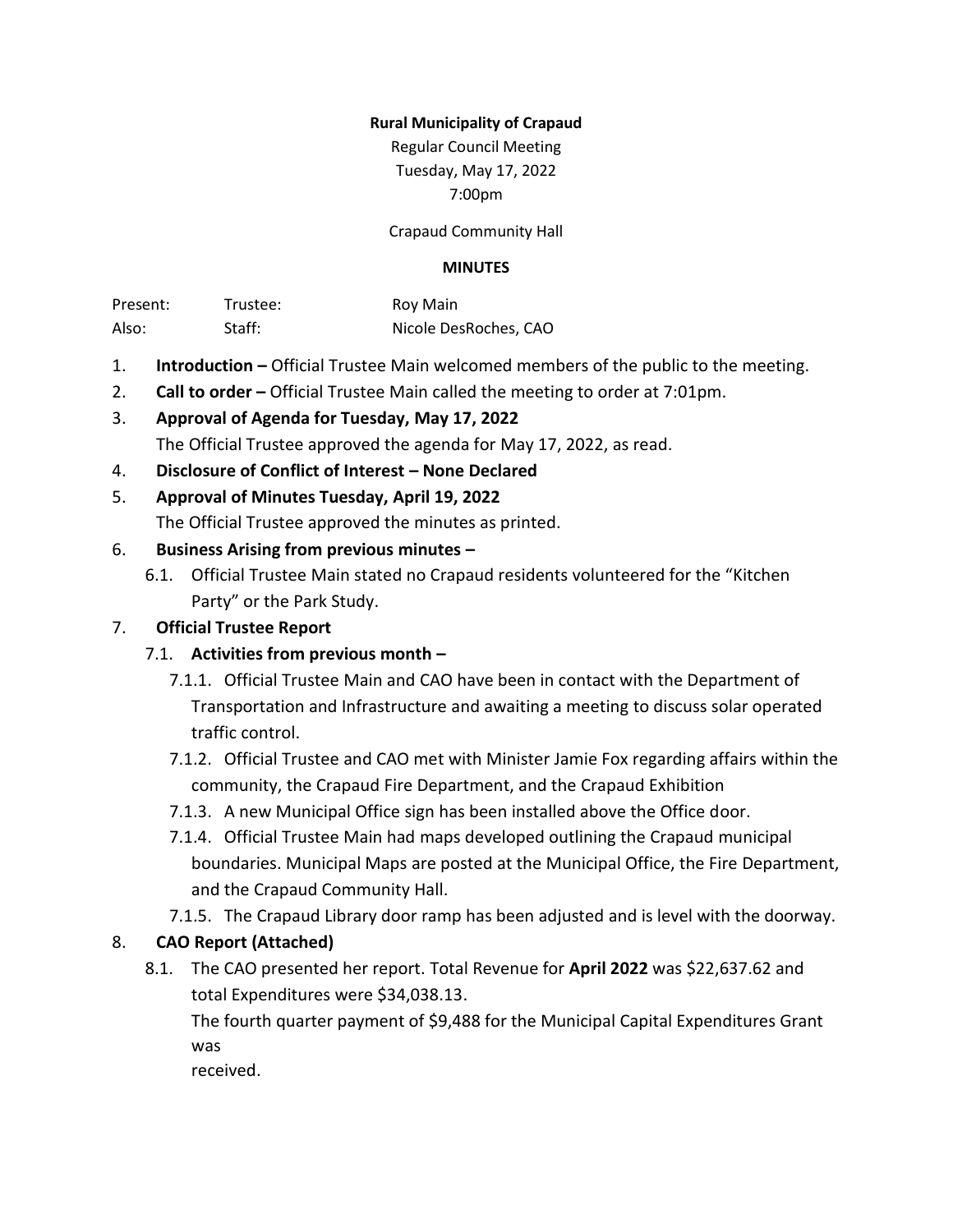The Provincial Government has offered various grants to support Municipal Community Halls. Crapaud has received \$8,181 for the Safe Restart grant in November 2020, and \$2,500 for the COVID-19 Operational Support grant in March 2021.

- 8.2. **Water and Sewer Utility Accounts –** Overdue statements were sent to all water and sewer customers with an outstanding balance. The total outstanding Sewer Utility balance was \$106,034 and a total outstanding Water Utility balance was \$13,930. As of May 15, \$11,307 in sewer payments and \$2,240 in water payments were received. The 2022 Water and Sewer invoices will be sent to residents the week of May  $17^{\text{th}}$ .
- 8.3. **Wage Grant Applications –** Applications for the 2022 Canada Summer Jobs, the Summer Jobs for Youth and the special projects grant have been approved. The Municipal Office is accepting resumes for two summer student employment positions.
- 8.4. **New Business within Crapaud** Meghan Bradley lives at 64 Route 13 and is currently renovating the property with anticipation of opening Foxy Fox Coffee House and Boutique in April 2023. The Province of PEI has approved this business.
- 8.5. **Donation –**the Crapaud Exhibition contacted the municipality with request for a donation to assist with their capital project to improve the Crapaud Exhibition grounds. The Exhibition has been granted a Provincial loan for this project. **MOTION 2022-181:** The Rural Municipality of Crapaud donate up to \$5,000 to the Crapaud Exhibition Board for outdoor improvements to the Crapaud Exhibition property upon award of their contract dependent on availability of funds, and That said funding will be reallocated within the budget by specific motion identifying which accounts the money is to be transferred to this project. **Approved.**

# 9. **Municipal Bylaws**

9.1. **MOTION 2022-182:** Whereas bylaw #2022-04 being the Municipal Election Bylaw was read and approved a first time on April 19, 2022, and whereas Bylaw #2022-04 is hereby reading and approved a second time on May 17, 2022. Be it resolved that Bylaw #2022-04, the Municipal Election Bylaw be adopted by the Official Trustee. **APPROVED**

# 10. **New Business**

# 10.1. **Election MEO and Deputy MEO**

**MOTION 2022-183:** That the Rural Municipality of Crapaud appoint Official Trustee Roy Main as the 2022 Municipal Elections MEO and appoint CAO, Nicole DesRoches as the 2022 Municipal Elections Deputy MEO. **APPROVED**

# 11. **Public Section Opportunity**

11.1. Tom Patterson inquired on the date for the 2022 Municipal Election. The Municipal Election will be on November 6, 2022.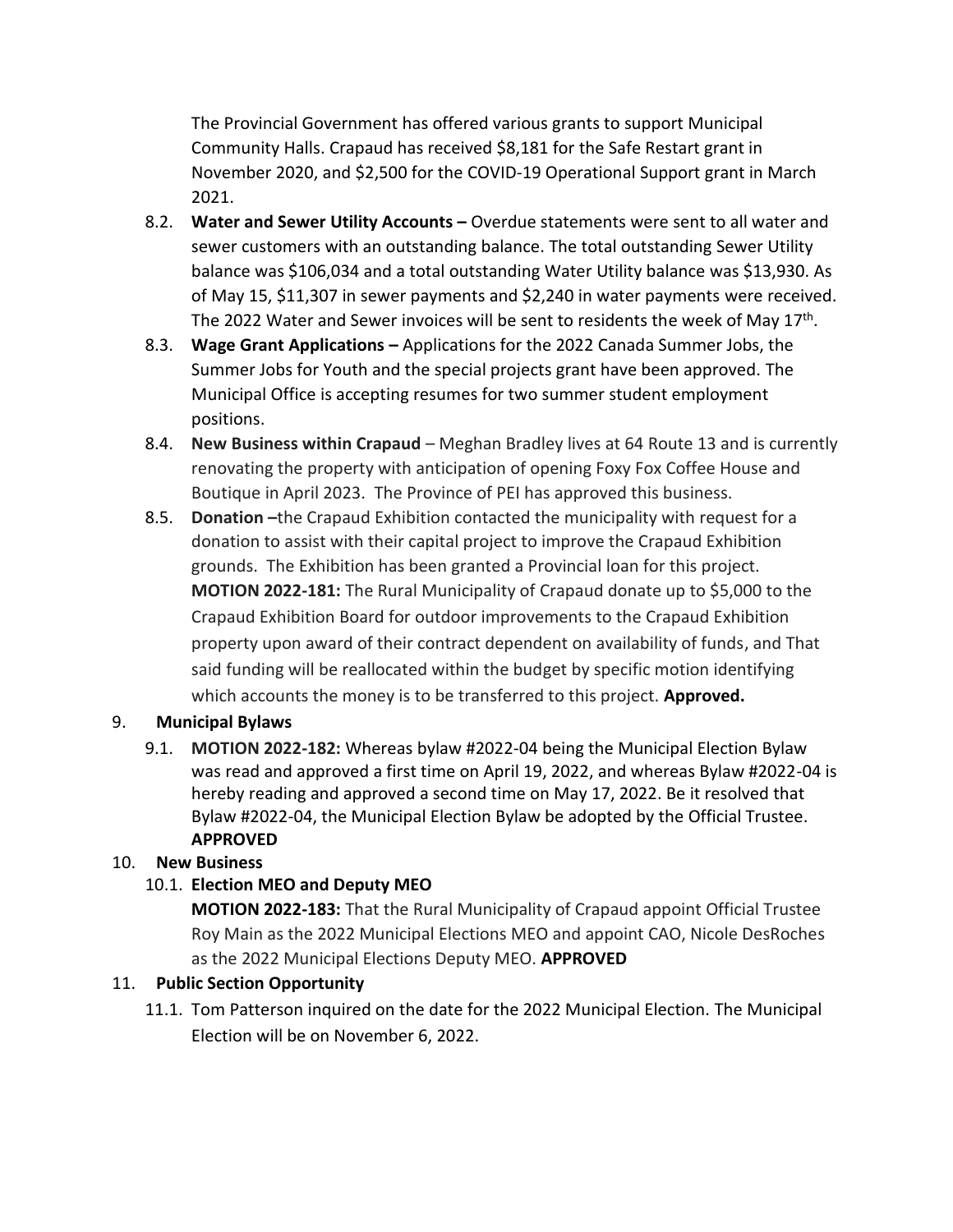- 11.2. Stan Baker inquired on the public meeting that was to be held by Stantec Consulting regarding the Official Plan. Official Trustee Main stated that this project will not be addressed until a new council is elected.
- 11.3. Stan Baker stated that in previous years, the PEI Government had funding available for walking trails. The Official Trustee advised that funding is available, and a recreation master plan would be helpful to obtain grant monies.
- 11.4. Susan Williams-Bulman inquired on the amount of Gas Tax monies that Crapaud received in the 2021/2022 fiscal year. CAO stated that Crapaud received \$150,000. She also asked when the 2021/2022 audit will be completed. CAO stated that last year's financials are almost complete, and the audit will commence as soon as can be scheduled with MRSB. She inquired on why outstanding water and sewer revenue was included within the cumulated financial report. This will be corrected.
- 11.5. Susan Williams-Bulman inquired on if monthly statements are being sent to residents with outstanding water and sewer balances. Official Trustee Main stated that the 2022 utility invoices will include outstanding balances. Official Trustee Main and CAO informed residents of the various payment plan options and payment options.

# 12. **Date of next regular Council meeting – Tuesday, June 21, 2022, at 7:00pm**

# 13. **Adjournment**

13.1. The Official Trustee Main adjourned the meeting at 8:15pm.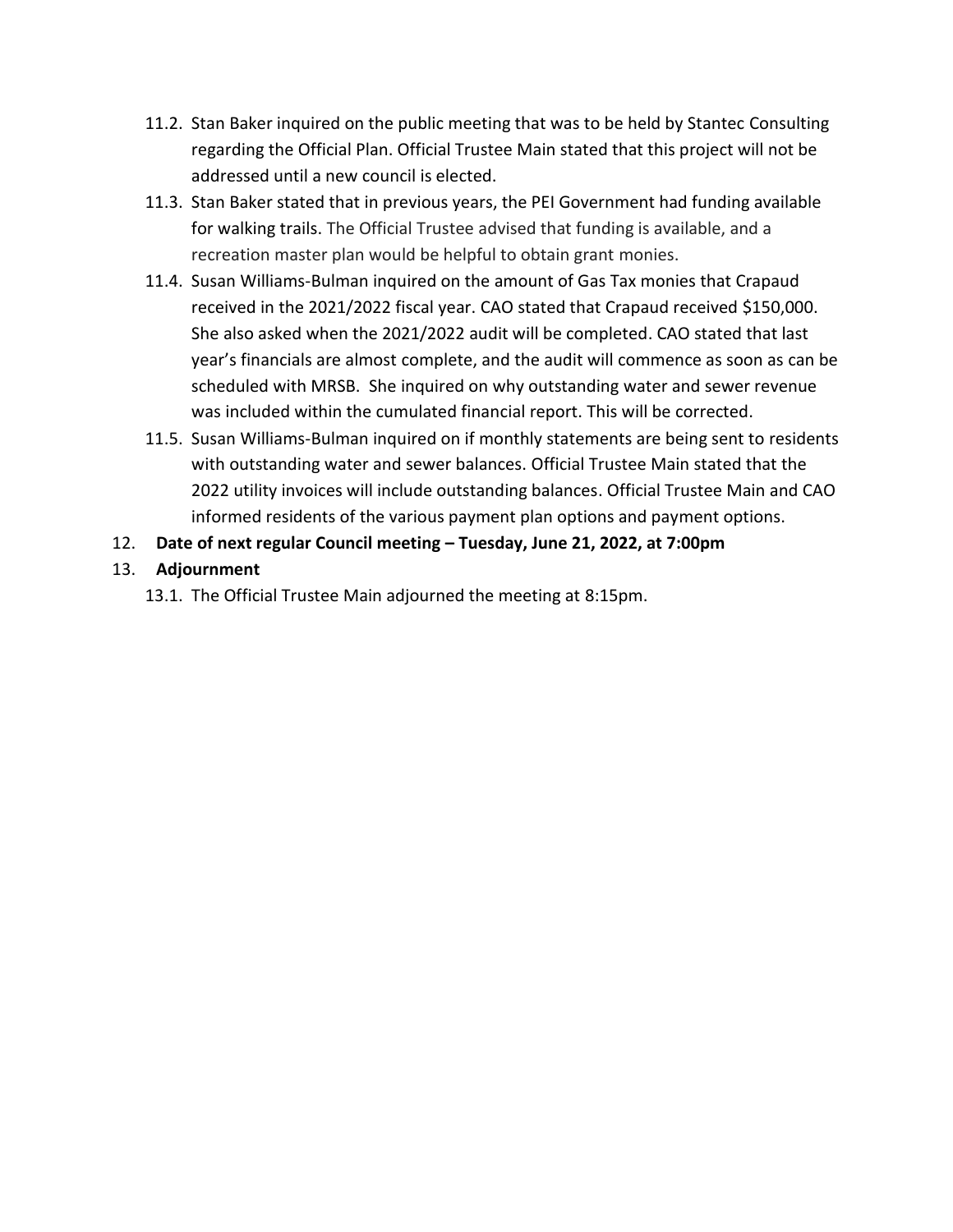**Rural Municipality of Crapaud** CAO Update **Regular Council Meeting**  *Tuesday, May 17, 2022 – 7:00 pm Crapaud Community Hall*

1. **Attached financials** for April 2022.

Total Revenue for **April 2022** was \$14,330.22 and total Expenditures were \$34,144.67

The fourth quarter payment of \$9,488 for the Municipal Capital Expenditures Grant was received.

This grant provides municipalities with a 10% rebate for all incurred expenditures for capital projects.

There have been different grants available for municipal community halls and Crapaud has received funding for some grants, including \$8,181 for the Safe Restart grant in November 2020, and \$2,500 for the COVID-19 Operational Support grant in March 2021.

- 2. **Water and Sewer Utility Accounts -** Statements and overdue utility letters were sent to all overdue water and sewer customers. There was a total outstanding sewer utility balance of \$106,034 and a total outstanding water balance of \$13,930. As of May 15, we have received \$11,307 in sewer payments and \$2,240 in water payments. The 2022 Water and Sewer invoices will be sent to residents this week. These invoices will display any outstanding balance and the current 2022 annual utility charges. There will be a utility letter included with every invoice outlining payment plan options and payment options.
- 3. **Wage Grant Applications –** Applications for the 2022 Canada Summer Jobs, the Summer Jobs for Youth and the special projects grant have all been approved. Any students interested in applying for a summer position can submit resume to the Municipal Office.
- 4. **New Business** Meghan Bradley lives at 64 Route 13 and is currently renovating the property with anticipation of opening a business that will provide non-alcoholic beverages (coffee, teas, cold beverages) and baked goods, and sandwiches. In addition the business will sell housewares, décor items and clothing. There will also be limited indoor/outdoor seating. The Province has provided its approval to this business. Foxy Fox Coffee House and Boutique has an estimated opening date in April 2023. We welcome Meghan to the community and wish her all the best with her business venture.